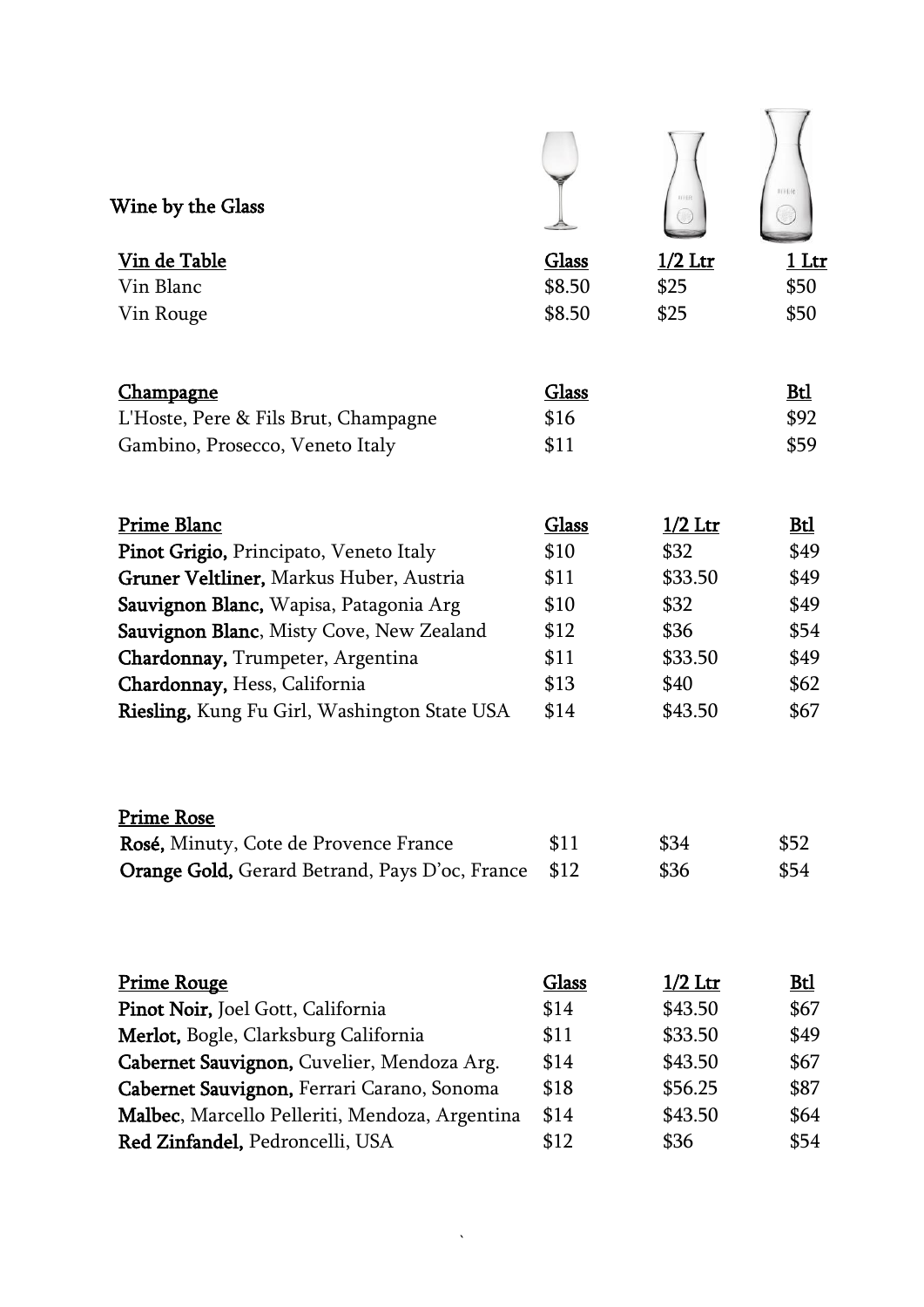## Papillon's Champagne and Sparkling Wine Selection



| Francois Martenot, Crémant de Bourgogne Brut, France<br>This characterful Crémant de Bourgogne is made predominantly from Chardonnay with a<br>proportion of Pinot Noir, Gamay and Aligoté                                                                                                                                       | 58  |
|----------------------------------------------------------------------------------------------------------------------------------------------------------------------------------------------------------------------------------------------------------------------------------------------------------------------------------|-----|
| Billecart-Salmon, Brut, Champagne, France<br>Fine bubbles which slowly, persistent mousse. Straw-colored. A nose of ripe pear with touches<br>of cut hay. Full fruit, but clean in the mouth.<br>This cuvee contains 40% Pinot Meunier, 30% Pinot Noir, 30% Chardonnay                                                           | 113 |
| Veuve Clicquot Ponsardin, Brut, Champagne, France<br>Traditionally, the proportion of each grape variety used is 50 to 55% Pinot Noir, 15 to 20%<br>Meunier and 28 to 33% Chardonnay.                                                                                                                                            | 128 |
| Billecart-Salmon, Sous Bois, Champagne, France<br>Fermented in wood, this mature and rich Champagne is sophisticated and stylish. It has a rich,<br>full-bodied character with hints of spice as well as dry, citrus fruits. It has a steely core, showing a<br>taut texture as well as some maturity. 95 points Wine Enthusiast | 178 |
| Billecart-Salmon, Blanc de Blanc, Champagne, France<br>A pure intensity of dry fruit aroma's, almonds and fresh hazelnuts mixed with white fresh fruits.<br>Complex, powerful but elegant on the palate with a delicate mousse. Light mineral finish.                                                                            | 178 |
| Billecart-Salmon, Brut Rose, Champagne, France<br>Persistent mousse, with fine bubbles rising slowly. Pale salmon pink in color,<br>with a shade of gold. A nose of red fruits and fresh pear. Delicate fruit on the palate and elegant.                                                                                         | 178 |

`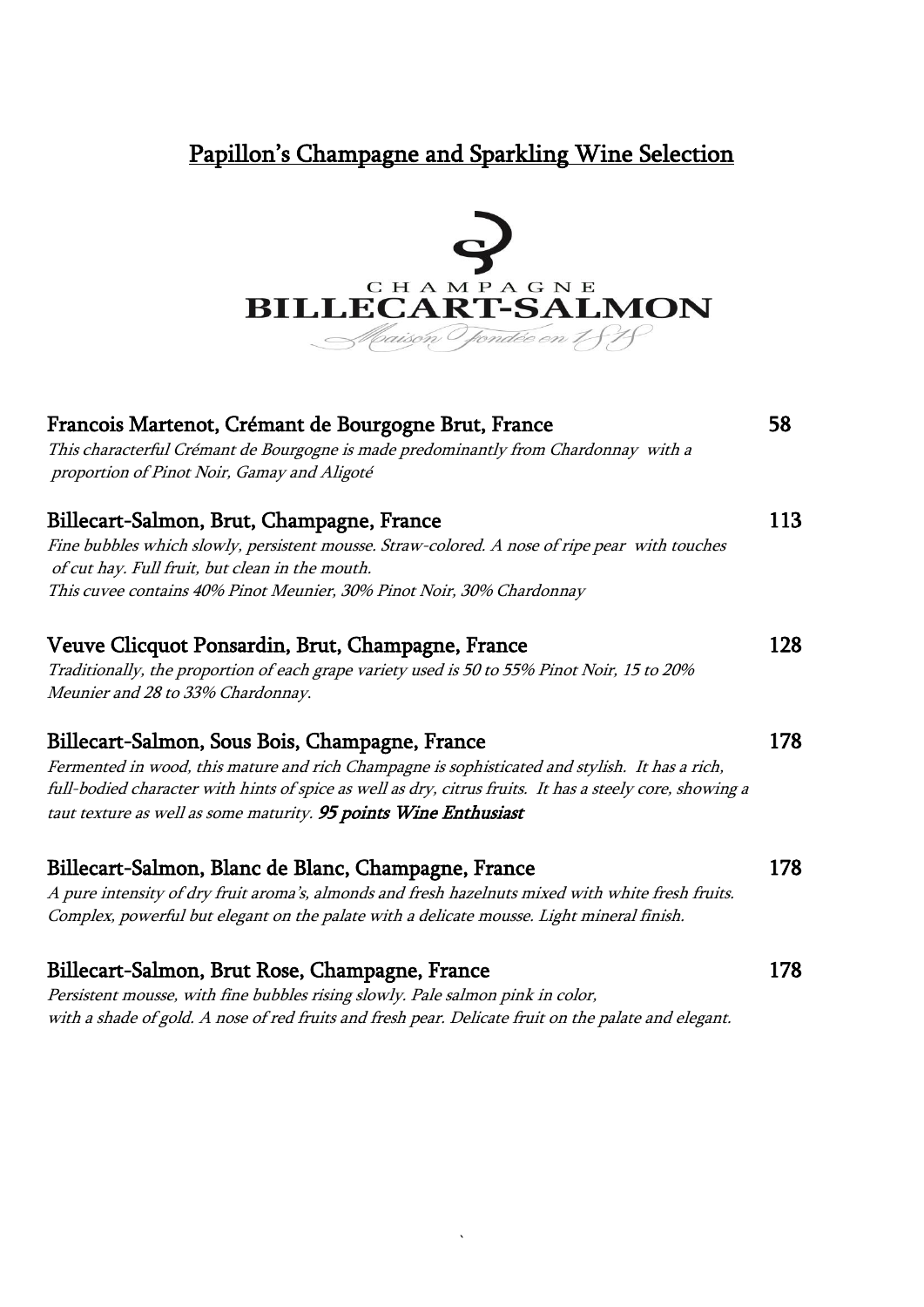# Papillon's French White Wine Selection

| La Vieille Ferme – Perrin Family, Pays d'Oc France<br>Grenache Blanc - Ugni Blanc - Vermentino - Peach - Pear - Citrus                                                                   |     |
|------------------------------------------------------------------------------------------------------------------------------------------------------------------------------------------|-----|
| Lieubeau, Muscadet Val de Loire, Appellation D'Origine Protégée,<br>RECOMMENDED<br>Sur Lie, Loire France<br>Melon de Bourgogne - Dry - Crisp - Tropical - Honeydew Melon                 | 50  |
| Baron Patrick de Ladoucette, Les Deux Tour, Appellation Touraine<br>Contrôlée, Loire France<br>Sauvignon Blanc - Lychee - Orange Sorbet - Floral Aromas - Lovely Acidity                 | 52  |
| Regnard, Appellation Mâcon-Lugny Contrôlée Burgundy France<br>Chardonnay - Light Oak - Lemon Peel - White Plums - Mineral                                                                | 61  |
| Hugel, Appellation Alsace Contrôlée, Alsace France<br>Riesling - Dry - Fresh - Elegantly Structured - Touch of Honey                                                                     | 67  |
| Bouchard Pere & Fils, Appellation d'Origine Pouilly Fuisse Contrôlée,<br>RECOMMENDED<br><b>Macon, Burgundy France</b><br>Chardonnay - Peach - Apples - Spice - Mineral - Silky           | 100 |
| Albert Pic, Appellation Chablis 1er Cru Contrôlée, Chablis, France<br>Chardonnay - Light Oak - Lemon Peel - White Plums - Mineral<br>nay - Peach - Apples - Spice - Mineral - Silky      | 108 |
| Baron de L, Appellation Pouilly Fume Contrôlée, Loire France<br>Sauvignon Blanc - Lychee - Orange Sorbet - Floral Aromas - Lovely Acidity                                                | 142 |
| Yves Cuilleron 'La Petite Cote", Appellation Condrieu Contrôlée,<br>Northern Rhone, France<br>Viognier - Apricot - Quince - Peach - Citrus Fruit - Lilac - Rose - Violet - Honey - Spice | 146 |
| Bouchard Pere & Fils, Appellation Puligny-Montrachet Contrôlée, A Beaune, 157<br>Côte-d'or, Burgundy France<br>Chardonnay - Floral - Acacia - Brioche                                    |     |

 $\sqrt{2}$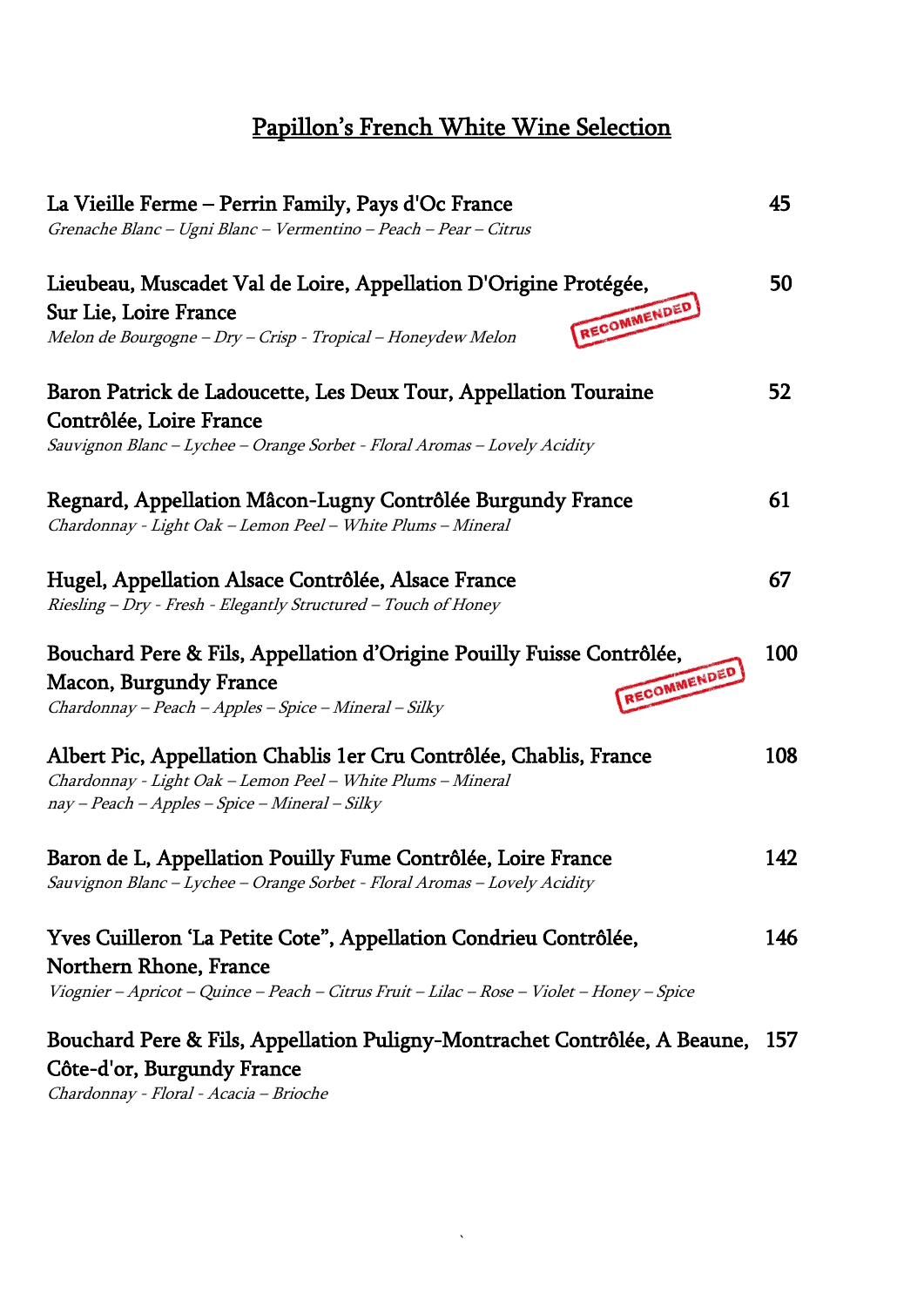### Papillon's White Wine Selection from Over the World

| Spier, Stellenbosch, South Africa<br>Chenin Blanc - Round - Floral - Lychee - Stone Fruits - Honey - Grassy                                    | 49  |
|------------------------------------------------------------------------------------------------------------------------------------------------|-----|
| RECOMMENDED<br>Markus Huber, Terrassen, Traisental, Austria<br>Grüner Veltliner – Crisp – Vegan – Minerals – Herbaceous – Citrus - Green Apple | 49  |
| Phantom by Bogle, California, USA<br>Chardonnay - Pear - Baked Apple - Pineapple - Vanilla - Silky                                             | 51  |
| La Scolca, Gavi di Gavi, DOC, Piedmont, Italy<br>Cortesse - Green Apple - Light Citrus - Fruity - Fresh                                        | 52  |
| Charles Krug, Sauvignon Blanc, St Helena, Napa Valley, California, USA<br>Sauvignon Blanc - Citrus - Tangerine Pear - Cantaloupe - Grassy      | 62  |
| Ferrari Carano, Sonoma County, California, USA<br>RECOMMENDED<br>Chardonnay - Creamy - Green Apples - Pear - Citrus                            | 73  |
| Paul Hobbs, Russian River, California, USA<br>Chardonnay - White Floral - Mandarin - Brioche - Toasted Almonds                                 | 137 |
| <u>Papillon's Rose Selection</u>                                                                                                               |     |

Bieler Pere et Fils, "Sabine", AIX en Provence, France RECOMMENDED 52 Grenache – Syrah – Cabernet – Cinsault – Rolle – Peach – White Cherry – Wild Raspberry – White Tea

Daou Estate, Paso Robles, California, USA 64 Grenache Noir– Sauvignon Blanc– Fresh Peach– Bartlett Pear – Nectarine – Lemon Chiffon

Miraval Jolie-Pitt & Perrin, Côtes de Provence, France 67 Cinsault – Syrah – Grenache – Rolle – Orange Pith – White Cherry – Grapefruit – Mineral – Spice

`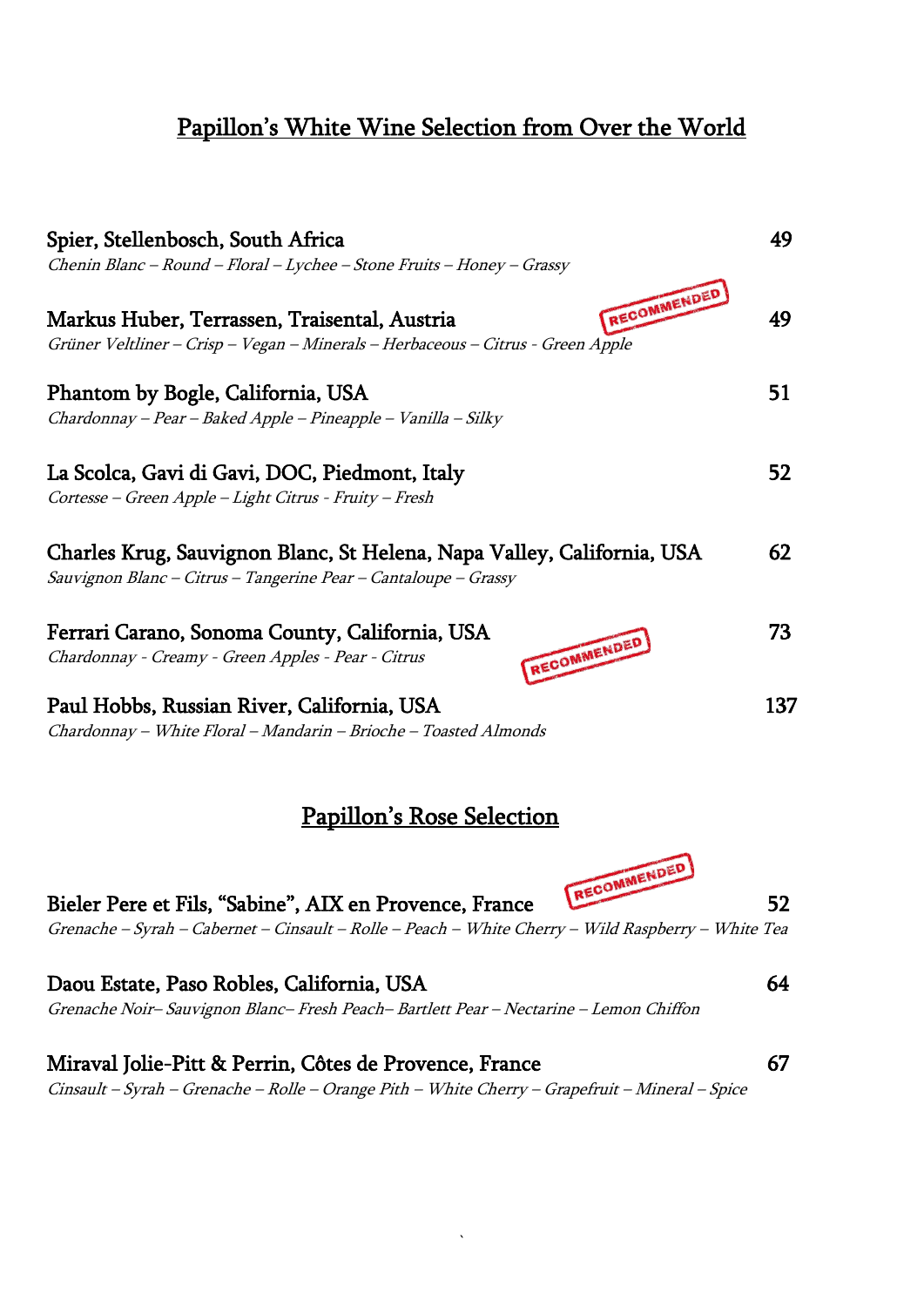# Papillon's French Red Wine Selection

| Chateau Cap Royal, Appellation Bordeaux Supérieur Contrôlée, France                                                                                                                              | 47 |
|--------------------------------------------------------------------------------------------------------------------------------------------------------------------------------------------------|----|
| RECOMMENDED<br>Merlot - Cabernet Sauvignon - Ripe Cherries - Blackberries - Cedar - Sandalwood                                                                                                   |    |
| Chateau Saint-Louberts, Les Arrocs, Appellation Graves Contrôlée, France<br>Cabernet Sauvignon - Merlot - Earthy - Black Cherries - Plum - Herbs - Mint                                          | 49 |
| Domaine Camu Freres, Appellation Bourgogne Contrôlée Rouge, France<br>Pinot Noir - Cherry - Young - Red Fruit - Black Currant - Raspberry - Spicy                                                | 53 |
| E. Guigal, Appellation Côtes du Rhône Contrôlée, Northern Rhône France<br>Grenache - Syrah - Mourvèdre - Red Berries - Spices - Full-Bodied - Rich<br>RECOMMENDED                                | 57 |
| Plaisir de Siaurac, Appellation Lalande de Pomerol, Bordeaux France<br>Merlot - Cabernet Franc - Malbec - Earthy - Black Currant - Liquorice - Savory - Powerful                                 | 70 |
| Clos de Gamot, Appellation Cahors Contrôlée, Cahors France<br>Malbec - Cahors - Smoky - Overripe Black Cherries - Dark Currant                                                                   | 70 |
| Chateau Lestage Simon, Haut-Médoc, Cru Bourgeois, Appellation<br>d'origine, Protégée, Bordeaux France<br>Merlot - Cabernet Sauvignon - Cabernet Franc - Blackberry - Mocha - Black Cherry Finish | 76 |
| Comte Lafond, Appellation Sancerre Contrôlée, Loire France<br>RECOMMENDED<br>Pinot Noir - Dry - Intense - Red Fruits - Elegance                                                                  | 83 |
| Château Cap de Faugères, Castillon Côtes de Bordeaux, Bordeaux France<br>Merlot - Cabernet Franc - Cabernet Sauvignon - Pomegranate - Dark Plum - Black Cherry -<br>Savory - Rooibos Tea         | 87 |
| Clos Beauregard, Pomerol, Appellation d'Origine Protégée, Bordeaux France<br>Merlot - Cabernet Franc- Traditional Bordeaux - New French Aak Casks - Creamy - Oaky                                | 92 |
| Château Cantin, Grand Cru, Appellation Saint Emilion d'Origine Protégée,<br><b>Bordeaux France</b><br>Merlot - Grand Cru - Ripe Round Tannins - Complex - Long Finish                            | 95 |

 $\sqrt{2}$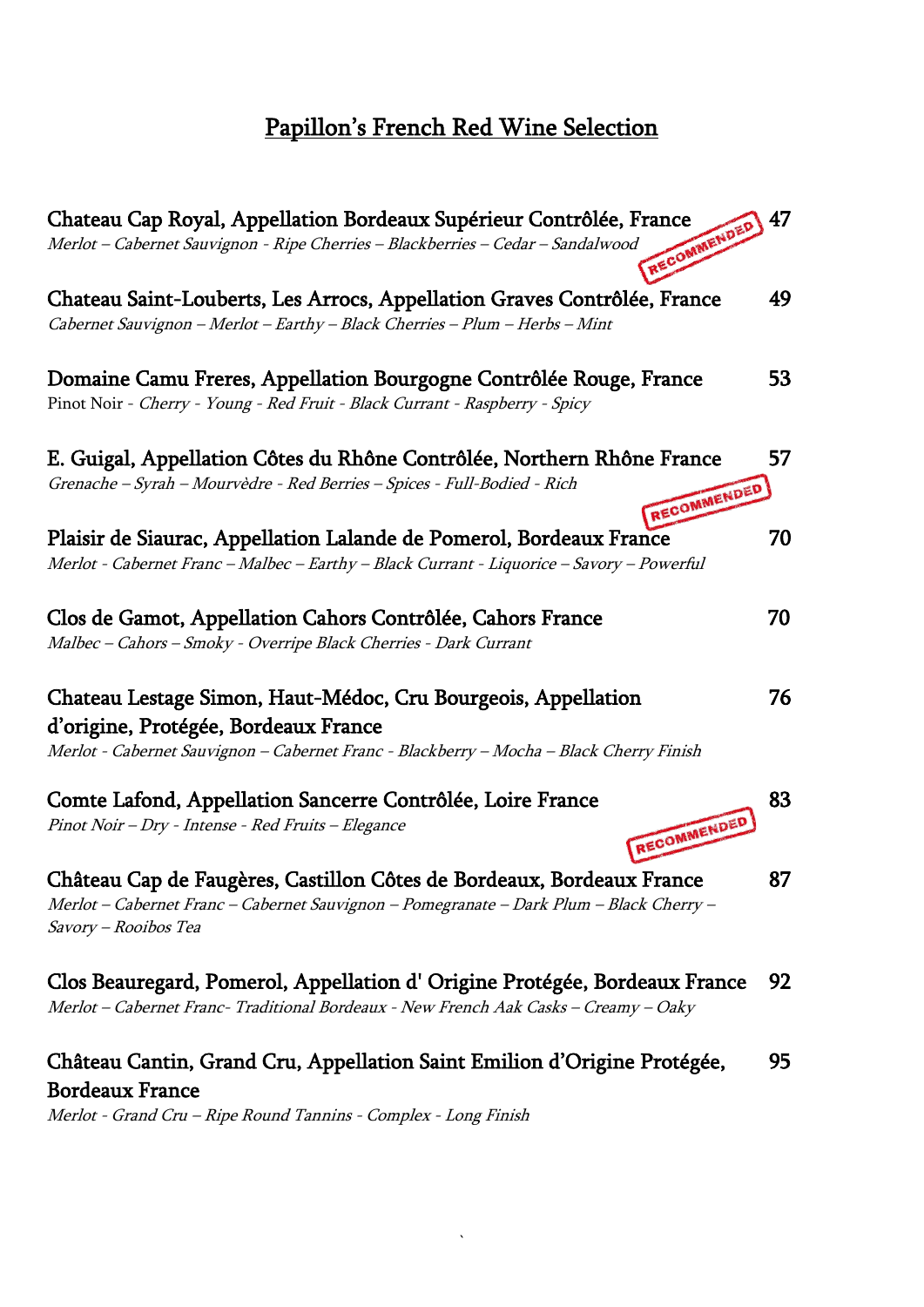Cabernet Sauvignon – Merlot – Petit Verdot - Leather – Spice – Black Current – Tobacco

## Château Potensac, Appellation Médoc Contrôlée, Bordeaux France 105

Merlot – Cabernet Sauvignon – Cabernet Franc – PV – Damson Plum – Cherry – Savory – Cedar

#### Château La Fortune, Cru Bourgeois, Appellation Margaux d'origine Protégée 119 Bordeaux France

Cabernet Sauvignon - Malbec – Petit Verdot - Complex - Black Fruit – Licorice – Blackberry Jam – Coffee

#### Clos Saint Jean, Appellation Chateauneuf du Pape, Southern Rhône France 139

Grenache – Syrah - Mourvèdre – Cinsault - Vaccarese - Muscadine – Old Vines – Black Tea – Ganache -<br>Liquorice **Liquorice** 

Château Desmirail, Appellation Margaux Grand Cru Classe, Bordeaux France 155 Cabernet Sauvignon – Plum – Blackberry – Juniper – Alder Notes – Warm Earthiness – WS 90

Château Latour, Appellation Pauillac Grand Cru Classe, Bordeaux France 165 Cabernet Sauvignon – 3<sup>rd</sup> wine of Chateau Latour – Red Black Current – Graphite – Iron – Bay Leaf – Savory – 92 WS

### Château Clerc Milon, Appellation Pauillac Grand Cru Classe, Bordeaux France 270

Cabernet Sauvignon – Carmenere - Purple Violet Tint – Powerful - Warm Nose - Black Fruit – Mineral – Liquorice

# Château Lynch Bages, Appellation Pauillac Grand Cru Classe, RECOMMENDED 450 Bordeaux France

Cabernet Sauvignon – Violet – Cassis – Black Cherry – Plum – Savory – Iron – Licorice Root – 97 WS

#### Château Latour Grand Vin, Appellation Pauillac Grand Cru Classe, 1250 Bordeaux France

Cabernet Sauvignon – Steeped Plum – Boysenberry – Black Currant Coulis – Graphite – Anise – Sweet Tobacco – 96 WS



`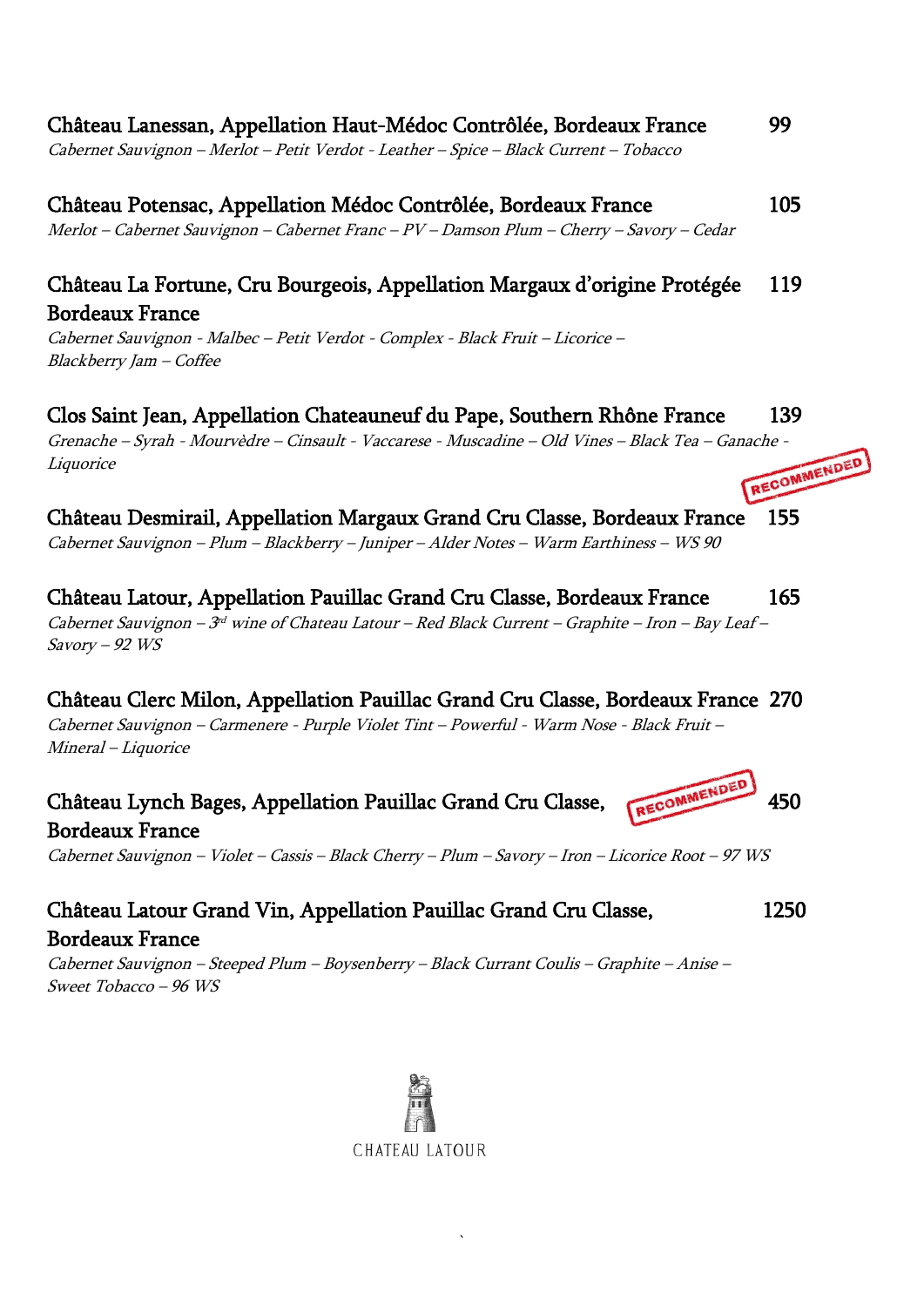# Papillon's Red Wine Selection from Over the World

| Renzo Masi, Chianti Riserva DOCG, Rufina Tuscany, Italy<br>RECOMMENDED<br>Sangiovese - Colorino - Black Cherry - Leather - Earthy - Herbaceous                       | 50 |
|----------------------------------------------------------------------------------------------------------------------------------------------------------------------|----|
| Colomé Estate, Malbec, Salta, Argentina<br>Malbec - Dark Berries - Plums - Cherries - Tobacco                                                                        | 53 |
| Misty Cove, Marlborough, New Zealand                                                                                                                                 | 56 |
| Pinot Noir - Ripe Red Fruit - Strawberry - Raspberry - Cherry - Soft Tannins - Lively Acidity<br>RECOMMENDED                                                         |    |
| San Cassiano, Valpolicella Classico DOC, Verona, Italy<br>Corvina - Corvinone - Rondinella - Molinara - Spicy - Cherries - Chocolate - Plums - Liquorice             | 57 |
| Louis M. Martini, Sonoma County, California, USA<br>Cabernet Sauvignon - Black Plum Jam - Black Currant                                                              | 60 |
| Primus, Apalta – Colchagua Valley, Chile<br>Carmenere - Red Fruits - Cedar - Herbs - Cherry - Pepper - Rosemary                                                      | 66 |
| Rutini Wines, Collection, Tupungato, Mendoza, Argentina<br>Merlot - Genuine Classic - Full Bodied - Structured - Complexity                                          | 66 |
| Markham Vineyards, Napa Valley, California USA<br>Merlot - Oak - Vanilla - Cherry - Plums - Black Pepper - Earthy Cassis                                             | 68 |
| Il Poggione, DOC Montalchino, Rosso di Montalchino. Tuscany, Italy<br>Sangiovese - Cabernet Sauvignon - Cabernet France - Cedar - Raspberry - Sandalwood - Chocolate | 69 |
| RECOMMENDED<br>Pessimist, Paso Robles, California, USA<br>Syrah - Petit Syrah - Zinfandel - Tannat - Smoke - Jam - Black Olive - Licorice                            | 70 |
| Ferrari Carano "Siena" Red Blend, Sonoma County, California USA<br>Sangiovese - Malbec - Petite Sirah - CS - Zinfandel - Mocha - Red Plum                            | 74 |
| Decoy by Duckhorn, Sonoma County, California, USA<br>Cabernet Sauvignon - Vanilla - Oak - Spice - Classic Red Fruit - Blackberry                                     | 79 |
| Free Simonsig "Tiara", Stellenbosch, South Africa<br>Cabernet Sauvignon - Petit Verdot - Merlot - Softened Tannins - Ripe Berry - French Oak                         | 81 |

 $\sqrt{\frac{1}{2}}$